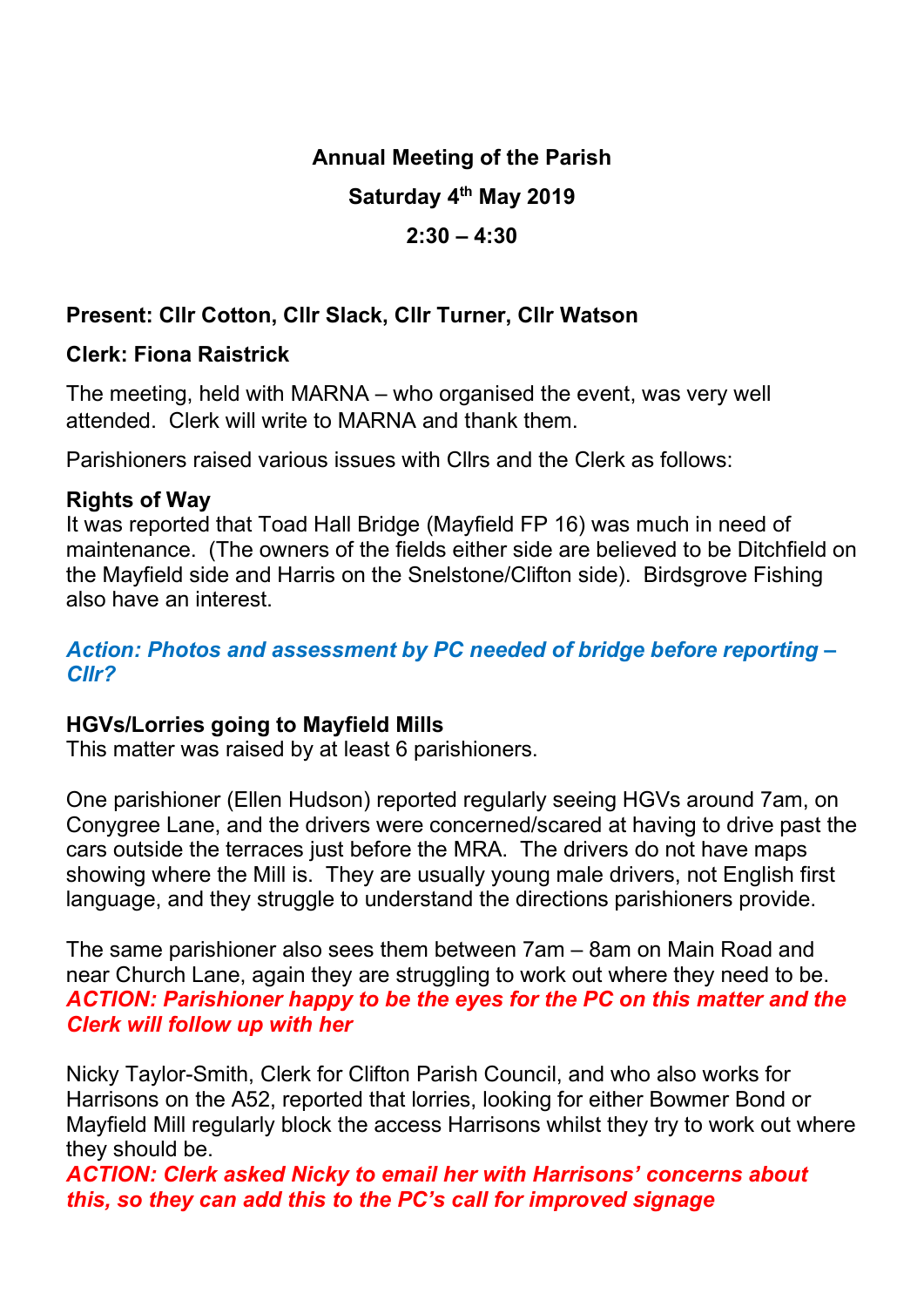# **Bins**

Three parishioners reported that bins at Wallash and Hermitage Lane are having wine bottles dumped in them. This fills the bins up and means that no-one else can use them until they are emptied. There are reports of dog poo bags being left on the floor under the bin. The Clerk confirmed that they had noticed this too. Suggested action: Clerk to make signs encouraging people to recycle and attach to the bins. This may nudge the person responsible (a parishioner believes that it's one person doing this) into being more responsible. If this doesn't work the Clerk will contact ESBC.

A parishioner reported that the bin on Ashlea Drive has an umbrella in it, which is preventing people from dropping rubbish in the bin. Suggested action: Investigate and if umbrella in there, take photo and email to Clerk – Cllr?

Slack Lane – bin requested by Ruby at caravan site last year. They offered to install the post for the bin and ESBC agreed but no bin has been placed. Apparently there had been complaints about visitors to the site allowing their dogs to foul Slack Lane and Hermitage Lane but when ESBC Enforcement visited there were no visitors on site and dog fouling / dog walkers observed. Action: Clerk will follow up with ESBC

## Dog Fouling

Parishioners reported that there is still dog fouling around by the school and on East View.

Dog fouling reported on Bridge Hill.

Dog fouling reported on FP25 (Church Lane to Mill Terraces). (Clerk followed up but could not see any dog poo)

Dog fouling reported on Conygree Lane.

Action: Clerk to report to Community Enforcement and request visit by **Officers** 

### Slack Lane Track

Several parishioners reported how pleased they were with Slack Lane Track and praised the work done by ESBC and Graham.

### Drains / Manhole Covers

There is a blocked drain on Ashlea Drive, near the Mayfield Avenue end.

There is a blocked drain by the school.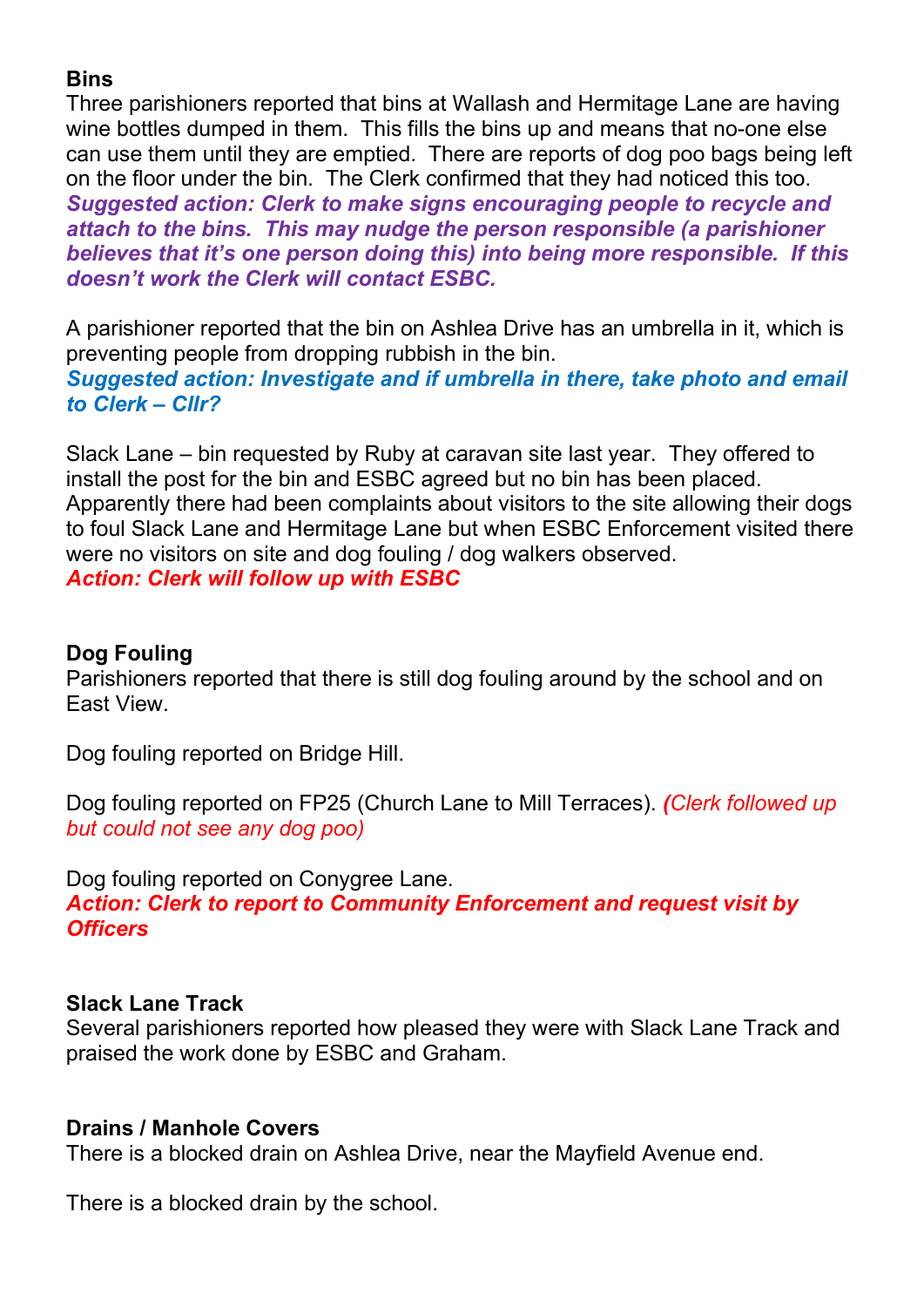A parishioner in Wallash said the raised drain outside their house is regularly hit by lorries and makes a lot of noise.

Action: Need photos before reporting to Highways – Cllr?

### Overgrown Hedges

Bridge Hill – the hedge needs cutting back above the wall along the pavement down to the bridge.

Action: Clerk to identify owners and write requesting hedge cut back

#### Parking

Jubilee Square – a parishioner reported that someone is parking on the pavement on a corner of Jubilee Square and preventing people walking on the pavement. Action: Clerk to report to Alz Coates

#### Over Sixties Group

Harry Smith explained that the group were struggling financially due to the Memorial Hall raising their room hire costs. He said that the Over Sixties had received a donation form the Mayfield Parish Council for several Years. The Clerk explained that grants were available subject to the Cllrs agreeing to make the grant.

Action: Clerk to send Harry a form in the post

#### Wallash

Two parishioners (Harry Smith and Christine East) complained about the location of the 30mph sign – apparently it blocks visibility from the Uttoxeter side when exiting their respective driveways.

Pavement overgrown by grass verge – Wallash – Middle Mayfield.

### Conygree Lane

Lack of pavement. Pedestrians have to jump between cars to protect yourself.

### Playground at MRA

Needs a lot of investment.

#### Safety Railings – Henry Prince School

Railings along the road need extending to protect people as traffic comes very fast.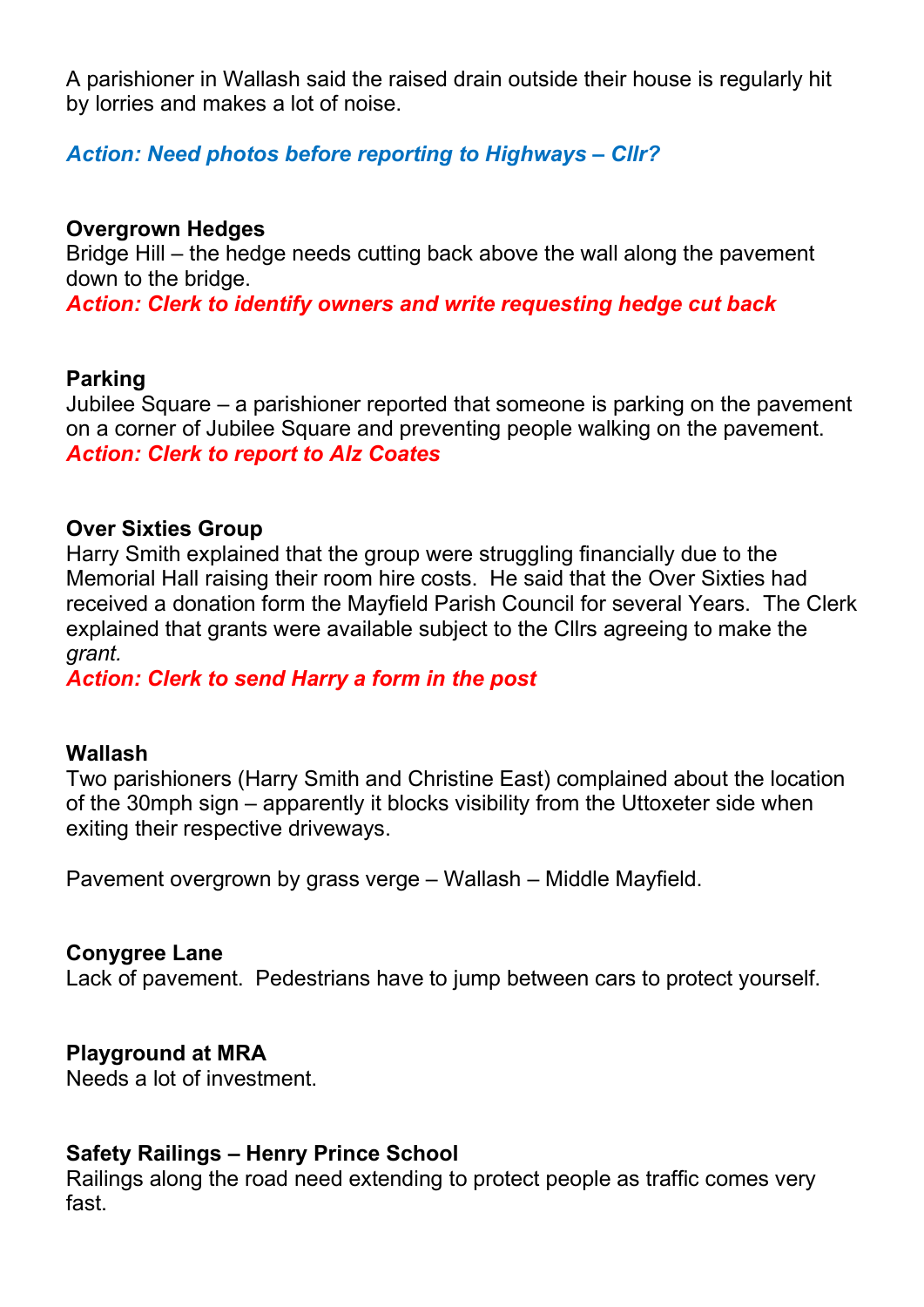# Grass Cutting / Hedge Cutting

Parishioner believes that ESBC are supposed to cut grass eights a year between April and November. They did not come in April and cut the grass from Wallash to Middle Mayfield.

Action: Clerk to check hedge / grass cutting schedule and update Cllrs Requested schedule 13/05/2019

Slack Lane hedges overgrown.

Hedges obscuring signs on Swinsoe Hill.

#### Henry Prince School

Concerns were raised about the school closure.

#### Planning

Parishioner thought that Cllrs should have more say in planning applications. Concern raised about the noise produced by the development at Fieldhead.

#### **Traffic**

Speed of cars through Wallash – too many parked cars creating a problem, especially coming from Uttoxeter direction.

Speeding cars

Too many parked cars make it difficult for tractors / vehicles with trailers to get through safely as they can't pull into any spaces between cars.

Speeding along Conygree Lane outside Weirside and Meadowside.

Request for 30mph by Rose and Crown.

Margaret Wimbush – said that during her time on the Parish Council they pushed for a weight to the bridge at Ellastone but to no avail.